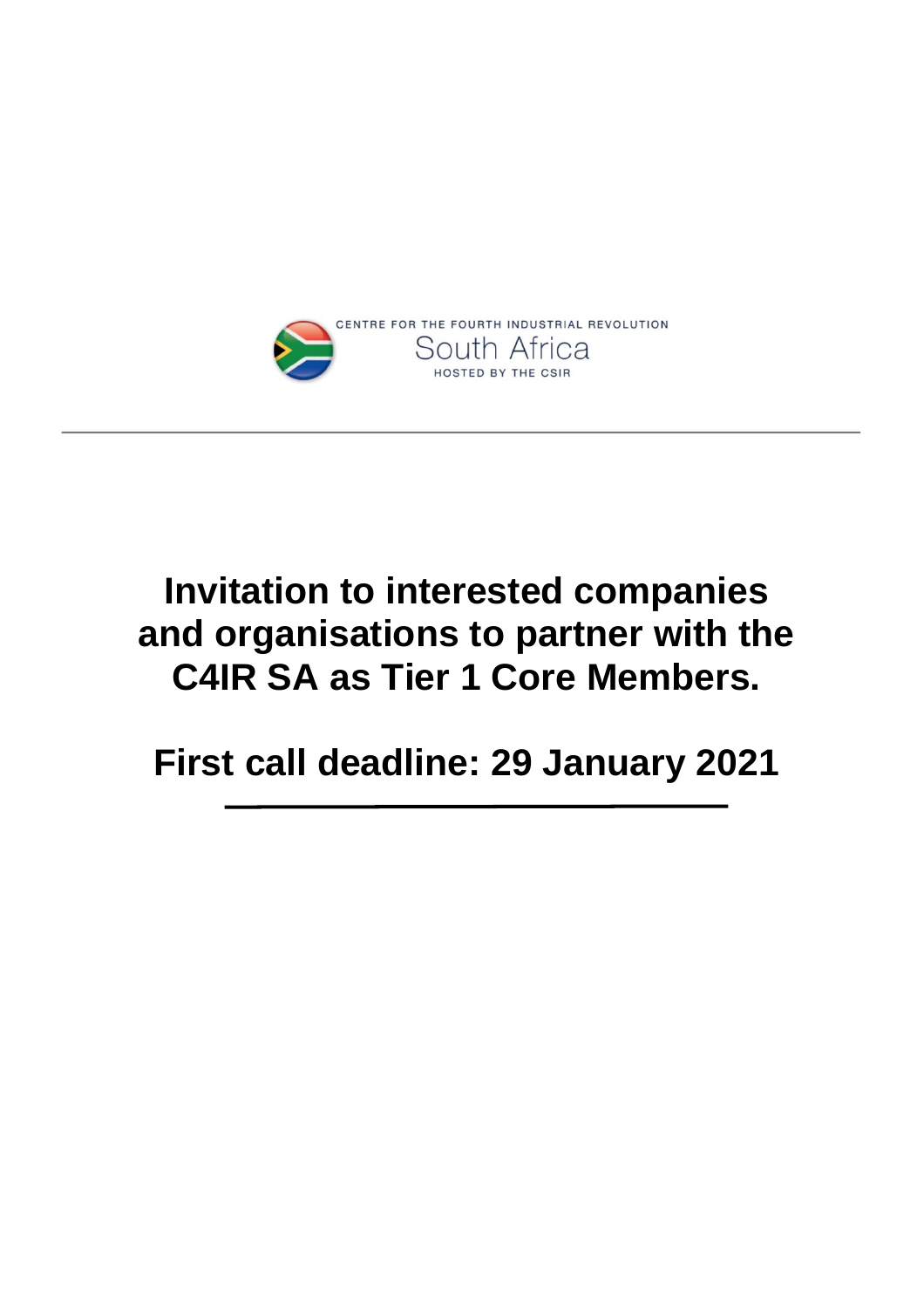

### **1. Introduction**

The technological advances in the fourth industrial revolution, inevitably, have both merits and risks. The extent to which the benefits are maximised and the risks mitigated depends on the quality of governance protocols – policies, regulations, norms, standards and incentives – that shape the development and deployment of technologies. Governance must be stable, interoperable, predictable and transparent enough to build confidence among investors, companies, scientists and the general public, but also agile enough to remain relevant in the face of rapid advances in technology.

South Africa's adoption of transformative technologies should be in the form of a unique model, strategy and objectives, informed by South Africa's socioeconomic imperatives, and shaped by South Africa's unique contexts and circumstances as a developing economy. Due to the globalised nature of the economy and digital transformation, South Africa and Africa as a whole will need to actively collaborate both domestically and internationally in order to remain competitive.

The South African Presidency, through the Department of Science and Innovation has established a Centre for the Fourth Industrial Revolution (C4IR SA) to lead the process of developing quality governance protocols that aim to maximise the benefits of the South African economy. The C4IR SA is managed and operated by the Council for Scientific and Industrial Research. It is affiliated to the World Economic Forum's Fourth Industrial Revolution Network (C4IR Global Network) to tap into the expertise available within the C4IR Global Network.

The C4IR Network's vision is to help shape the development and application of emerging technologies for the benefit of humanity. The C4IR Network's mission is to co-design, test and Figure governance protocols and policy frameworks to maximise the benefits and minimise the risks of advanced science and technology.

The C4IR SA will be led by government, but driven by society and industry. A Governance Board will be established to guide the activities of the Centre. It will primarily consist of Tier 1 Core Members, and will be complemented by representation from government and other stakeholder groups.

### **2. Invitation to prospective Tier 1 Core Members to partner with the C4IR SA**

The C4IR-SA invites companies and organisations in the private and public sectors, and other stakeholder groups representative of any of the sectors of the economy to herein express their interest to partner with the C4IR SA as Tier 1 Core Members, as per the guidance in section 3 of this invitation. The expression of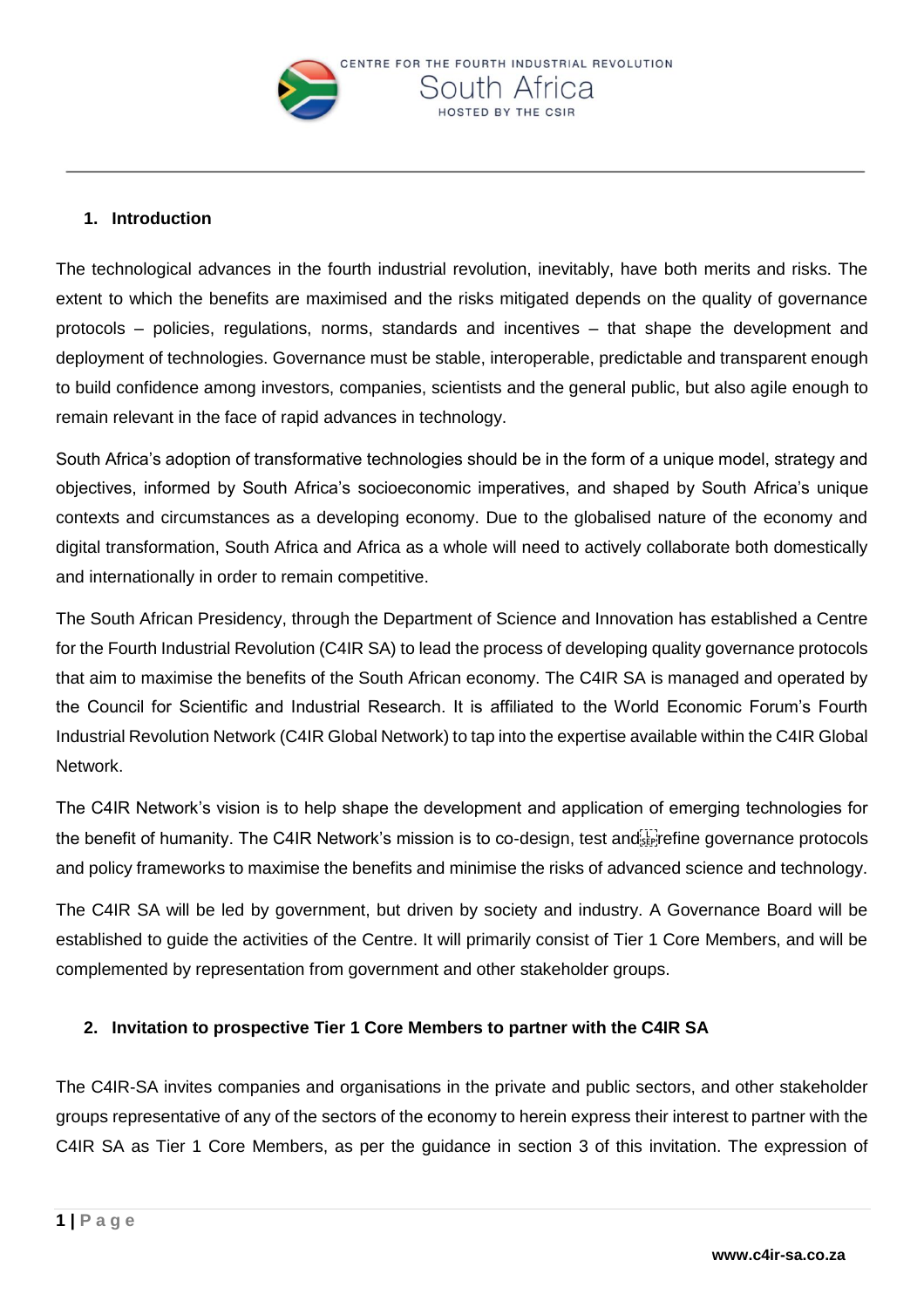

interest should be forwarded to Ms Sokhu Sibiya via email to [SSibiya4@csir.co.za](mailto:SSibiya4@csir.co.za) or [SAC4IR@csir.co.za.](mailto:SAC4IR@csir.co.za) Alternatively, she can be contacted via telephone on 012 8412155 or cell phone on 064 511 3628.

The C4IR-SA prospectus with details of the benefits and obligations of the Tier 1 Core Members, the C4IR SA Founding Document (Constitution) and membership forms will be made available when the C4IR SA follows up with prospective partners who formally express interest in this invitation.

## **2.1. C4IR SA focus areas**

Stakeholders in workshops hosted by the C4IR SA in October 2019 identified the following initial focus areas:

- Data Policy;
- Internet of Things (IoT), robotics and smart cities;
- Blockchain and distributed ledger technologies; and
- Artificial intelligence and machine learning.

When in place, the C4IR SA Governance Board will and can identify and adopt additional areas on which the Centre will focus.

## **2.2. Membership Options**

The membership options available at the C4IR SA are as follows:

### **Tier 1 – Core Members**

Core Members will have a broad interest in the development of technology governance frameworks across all priority areas of the C4IR SA. They will form the C4IR SA Governance Board, as well as promote, inspire, guide and monitor the activities of the Centre. They will have the option to actively participate in the codevelopment of technology governance frameworks or policies and will have access to the results of projects prior to public dissemination.

### **Tier 2 – Project Partners**

Project Partners are parties with a specific interest in one or more of the priority areas in the C4IR SA and the associated projects in that portfolio.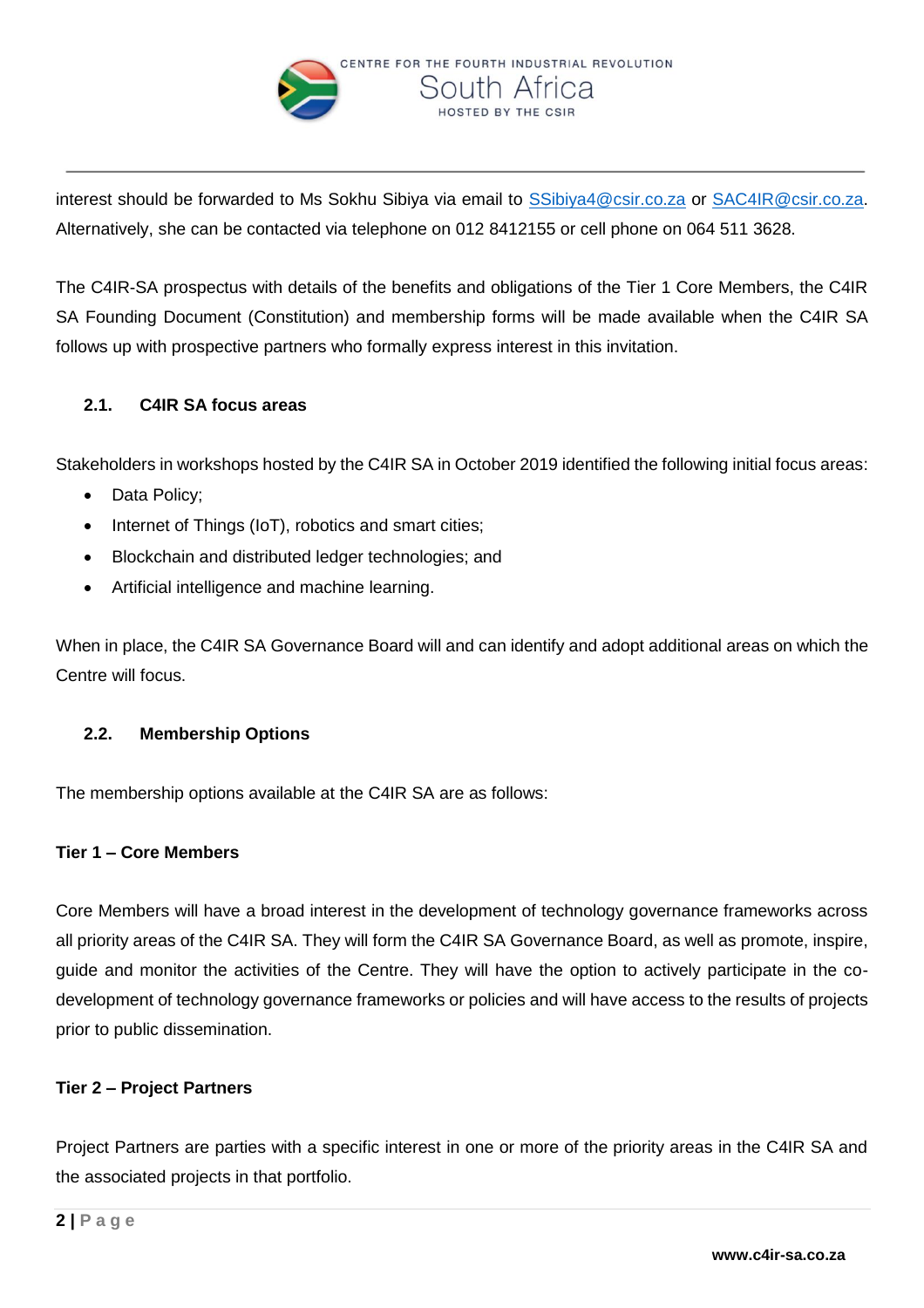

Project Partner invitations will be issued to prospective Project Partners as projects are being initiated by the C4IR SA. The option of prospective Project Partners proposing project ideas aligned to the focus of the C4IR SA will also be considered.

Currently, the C4IR SA is initiating projects on Data Policy and Accelerating Industrial IoT for small, medium and micro enterprises.

## **Tier 3 – Knowledge Partners**

Knowledge Partners will be drawn from academia, government, small business and civil society groups relevant to individual priority areas in the C4IR SA.

Invitations to Knowledge Partners will be issued as part of project initiation and they will participate in project working groups.

## **3. Expression of interest by prospective C4IR SA Tier Core Members**

3.1 All expressions of interest must be in writing, preferably in electronic format and should be sent to the person named above.

3.2 The last date for submission is 29 January 2021 at 17:00.

3.3 Submissions will be subject to evaluation and acceptance by the C4IR SA. Therefore, their mere submission will not equate to acceptance or membership to the C4IR SA.

3.4 The C4IR SA will apply a broad evaluation and selection criteria, including demonstrated ability to add immediate value to C4IR SA focus areas; sound corporate governance experience and reputation of the entity; and the ability to raise or make a payment of Tier 1 membership fees.

3.5. The CSIR will contact all organisations that made submissions and advise them of the outcomes of their submissions.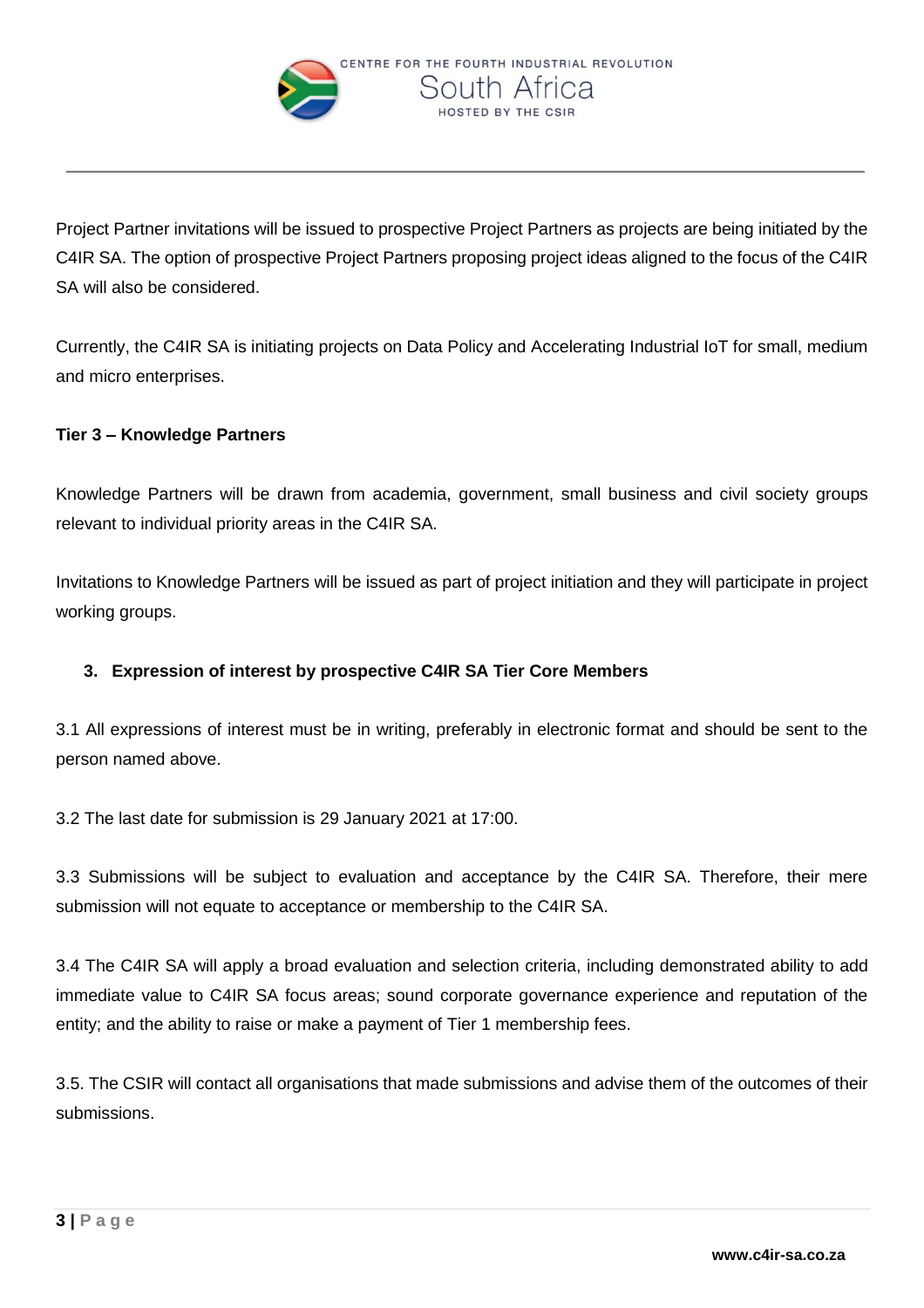

3.6 The expression of interest document must give full details of the organisation; stating the sector of the economy in which it operates, and the focus area in which it is mostly interested.

3.7 The organisation's submission must further state how it intends to make a contribution to advancing the aims of the C4IR SA.

3.8 Once it has been submitted and accepted, the expression of interest will reinforce the entity's commitment and membership to the C4IR SA.

3.9 The C4IR SA will hold further discussions and provide more information on many other aspects of its intended future programme until its Governance Board is constituted.

3.11 Organisations that are not selected for this category of membership may still be invited to submit similar expressions of interest for the other two categories when invitations for these are extended.

3.12. All submissions and subsequent discussions will be treated with utmost confidentiality and strict observance of the principles of the Protection of Personal Information Act, 2013 (Act 4 of 2013). Shortlisted or selected organisations may also be required to enter into a formal confidentiality and non-disclosure agreement.